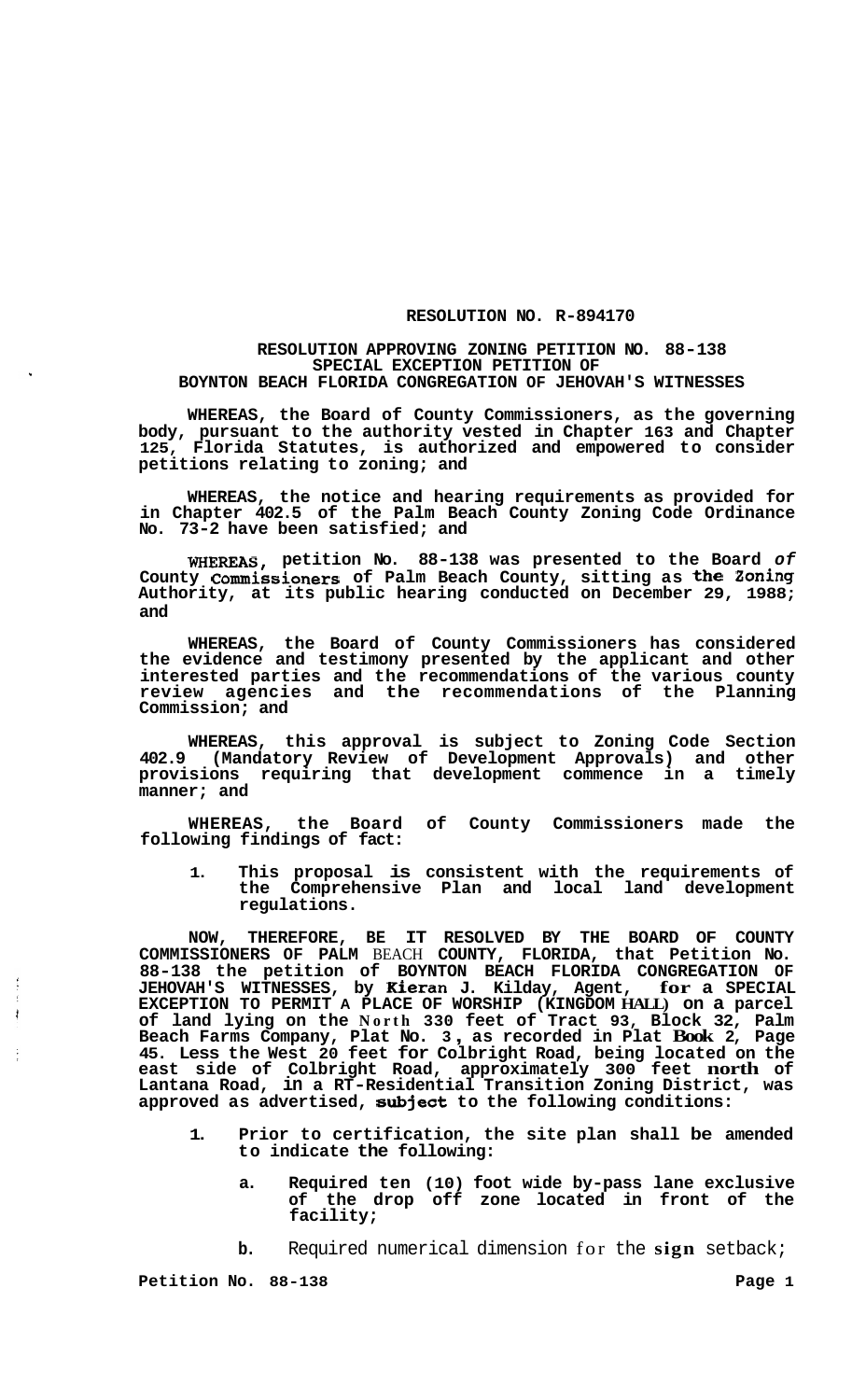- **C. One way only pavement markings where the do not enter signage is posted: and**
- **d. All proposed preservation areas.**
- **2. Use of the site shall be limited to a 240 seat church supporting a total of 4,600 square feet of total floor area.**
- **3. Vehicle parking shall be limited to the parking spaces designated ont he approved site plan. No parking of vehicles is permitted in landscape area, rights-of-way, or interior drives.**
- **4. Outdoor lighting used to illuminate the premises shall be low intensity and shielded away from adjacent properties and streets, shining only on the subject site and not to exceed fifteen (15) feet in height.**
- *5.*  **Off-premise signs shall not be permitted on-site.**
- *6.*  **The petitioner shall submit an Alternative Landscape Betterment Plan at the time of Site Plan Review Committee submittal to allow flexibility in the relocation of interior landscape islands which will allow for the preservation of more slash pines and understory vegetation.**
- *7.*  **Simultaneously with the submittal for Site Plan Review Committee Meeting, the petitioner shall submit a tree location sketch to locate and verify the preservation of existing native vegetation within all open space areas, perimeter landscape strips, interior landscape islands and medians.**
- *8.*  **No outdoor loudspeakers shall be allowed on site.**
- **9. The developer shall preserve existing vegetation on site and shall incorporate the vegetation into the pro j ect design. Clearing shall be limited to the developable area, retention areas, right-of-way and building pods. Areas of existing vegetation to be preserved shall be shown upon the approved development plan prior to Site Plan Review Committee certification. These presenration areas shall receive appropriate protection from damage and disturbance in accordance with Section** *500-36* **of the Zoning Code during the site development and construction phase.**
- **10. All activities on site shall cease prior to 1O:OO p.m.**
- **11. The petitioner shall upgrade all perimeter landscaping on site to include ten (10) to twelve (12) foot high native canopy trees spaced at a maximum of twenty (20) feet on center. The width of the perimeter open space as indicated on Exhibit No. 3 shall not be reduced.**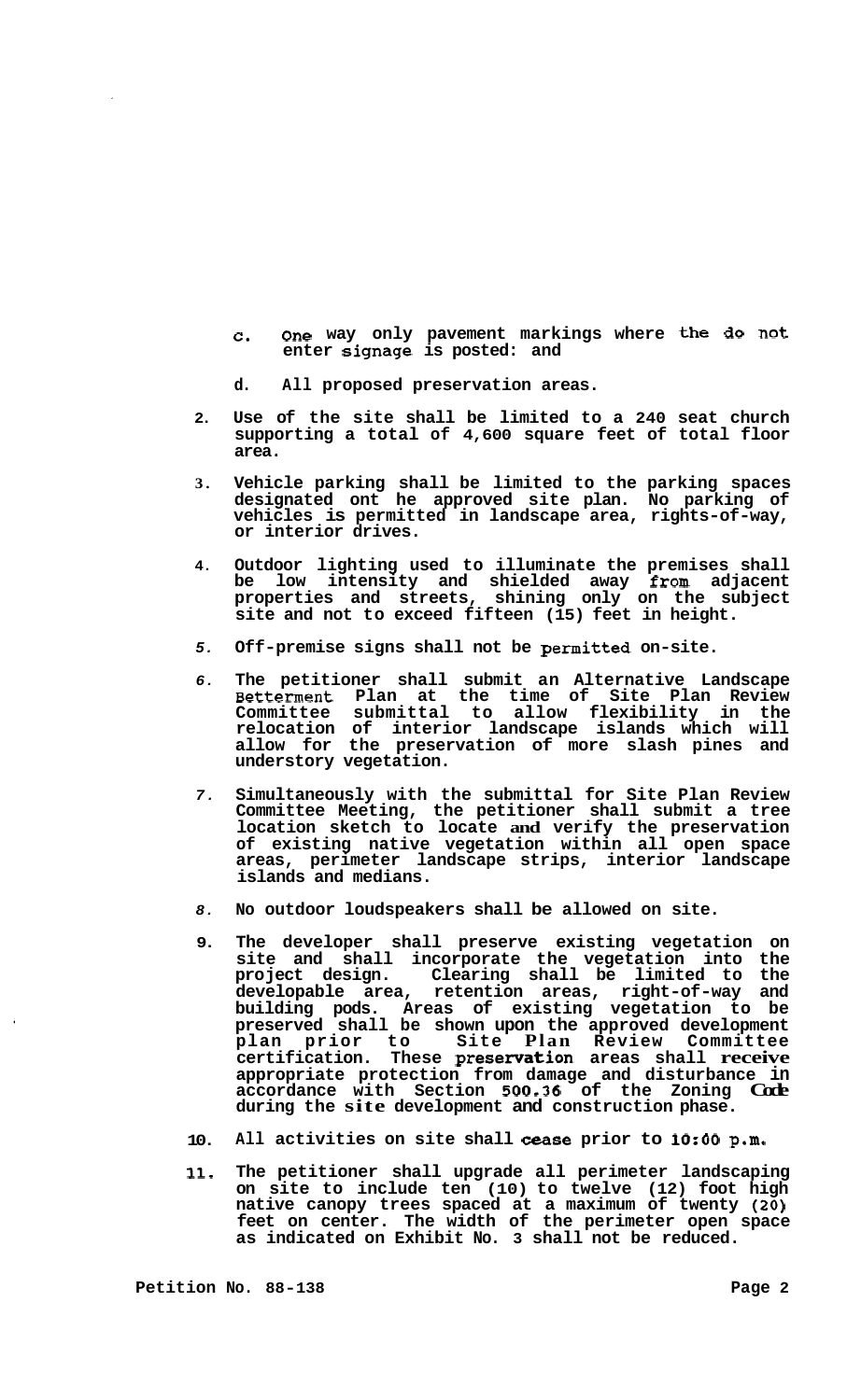- **12. The application and engineering plans, calculations, etc. to construct well and/or septic tank must be submitted to the Health Department prior to site plan approval (or prior to issuance of Building Permit for straight rezoning).**
- **13. The petitioner shall provide discharge control and treatment for the stormwater runoff in accordance with all applicable agency requirements in effect at the time of the permit application. However, at a minimum, this development shall retain onsite the stormwater runoff generated by a three (3) year-one (1) hour storm with a total rainfall of 3 inches as required by the Permit Section, Land Development Division. In the event that the subject site abuts a Department of Transportation maintained roadway, concurrent approval from the Florida Department of Transportation will also be required. The drainage system shall be maintained in an acceptable condition as approved by the County Engineer. In the event that the drainage system is not adequately maintained as determined by the County Engineer, this matter will be referred to the Code Enforcement Board for enforcement.**
- **14. Petitioner shall not be issued a Building Permit until contracts have been let for the construction of Colbright Road north of Lantana Road.**
- **15. The petitioner shall pay a Fair Share Fee in the amount and manner required by the "Fair Share Contribution for Road Improvements Ordinance" as it presently exists or as it may from time to time be amended. The Fair Share Fee for this project presently is \$1,286.00 (48 average trips X \$26.79 per trip).**
- **16. Failure to comply with the conditions herein may result in the denial or revocation of a building permit; the issuance of a stop work order; the denial of a Certificate of Occupancy on any building or structure: or the denial or revocation of any permit or approval for any developer-owner, commercial-owner, lessee, or user of the subject property. Appeals from such action may be taken to the Palm Beach County Board of Adjustment or as otherwise provided in the Palm Beach County Zoning Code.**
- **<sup>17</sup>**. **Prior to Site Plan certification by the Site Plan Review Committee the property owner shall record a Unity of Control on the subject property subject to approval by the County Attorney.**
- **18. Petitioner shall fund Palm Beach County's share of the proposed Street Improvement Program for Colbright Road along the project's frontage.**
- **19. A minimum of a fifty (50) foot landscape buffer shall be provided along the western property line.**